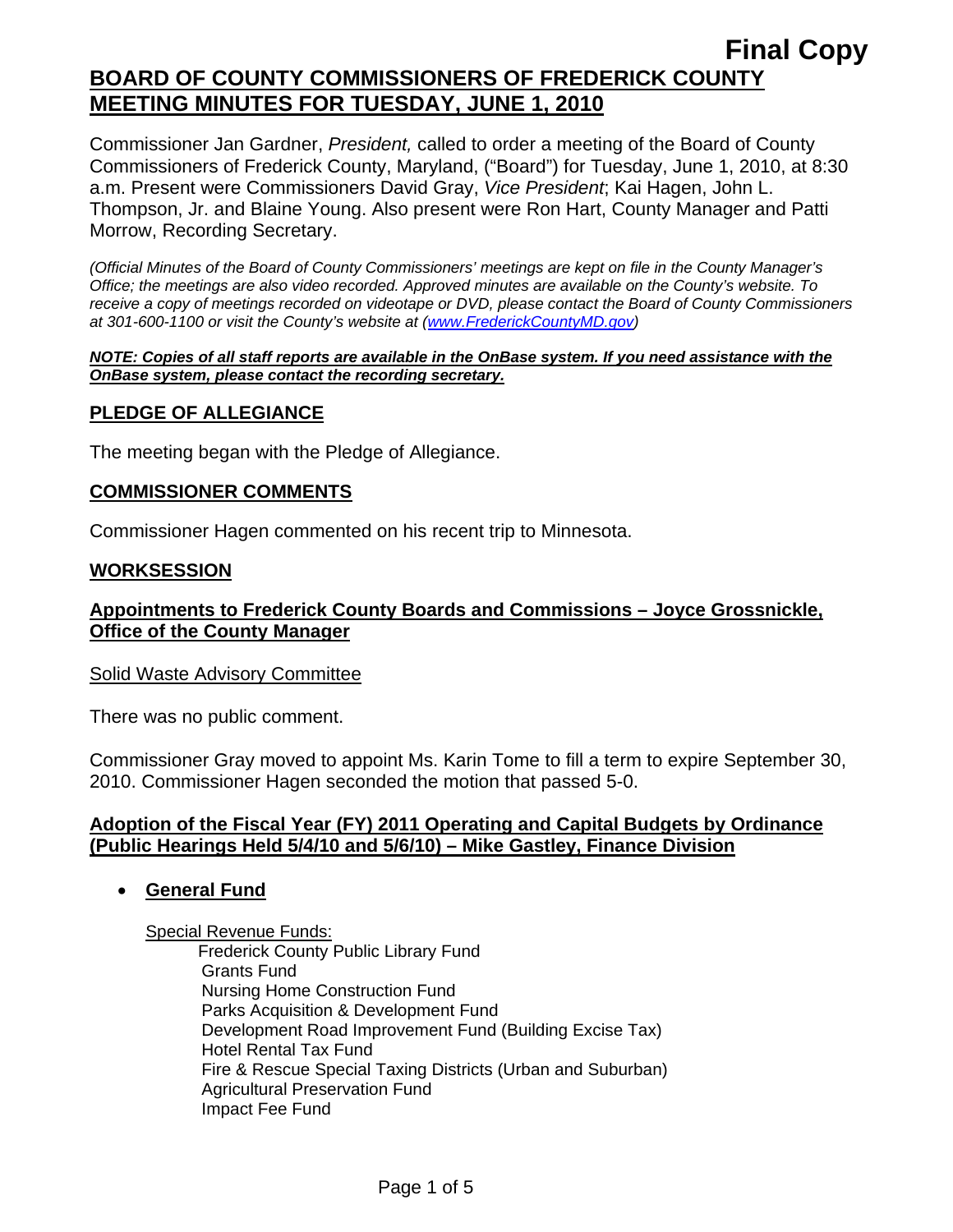Economic Development Loan Electric Lighting Special Taxing Districts (Braddock Heights, Libertytown, and New Addition) Housing Initiatives Fund School Construction Fund Non-Profit Organization Loan Enterprise Funds: Citizens Nursing Home Fund Montevue Home Fund Bell Court Housing Fund Permitting & Development Review Fund Solid Waste Management Fund Water and Sewer Fund Internal Service Funds: Fleet Services Fund Voice Services Fund

Commissioner Gray moved to approve the FY 2011 Operating Budget as presented. Commissioner Hagen seconded the motion that passed 3-2 with Commissioners Thompson and Young opposed.

(A copy of the approved/adopted ordinance can be obtained in the County Manager's Office or from the county's website, www.co.frederick.md.us)

It was indicated a discussion would be held at a later date regarding the Board of County Commissioners' expense accounts.

## **FY 2011 Capital Budget**

Commissioner Gray moved to adopt the FY 2011 Capital Budget as presented. Commissioner Hagen seconded the motion that passed 5-0.

(A copy of the approved/adopted ordinance can be obtained in the County Manager's Office or from the county's website, [www.FrederickCountyMD.gov](http://www.frederickcountymd.gov/))

### **Approval of FY 2011 – 2016 Capital Improvements Program**

Commissioner Hagen moved to approve the FY 2011-2016 Capital Improvements Program. Commissioner Gray seconded the motion that passed 5-0.

### **COMISSIONER COMMENTS**

None.

### **PUBLIC COMMENTS**

None.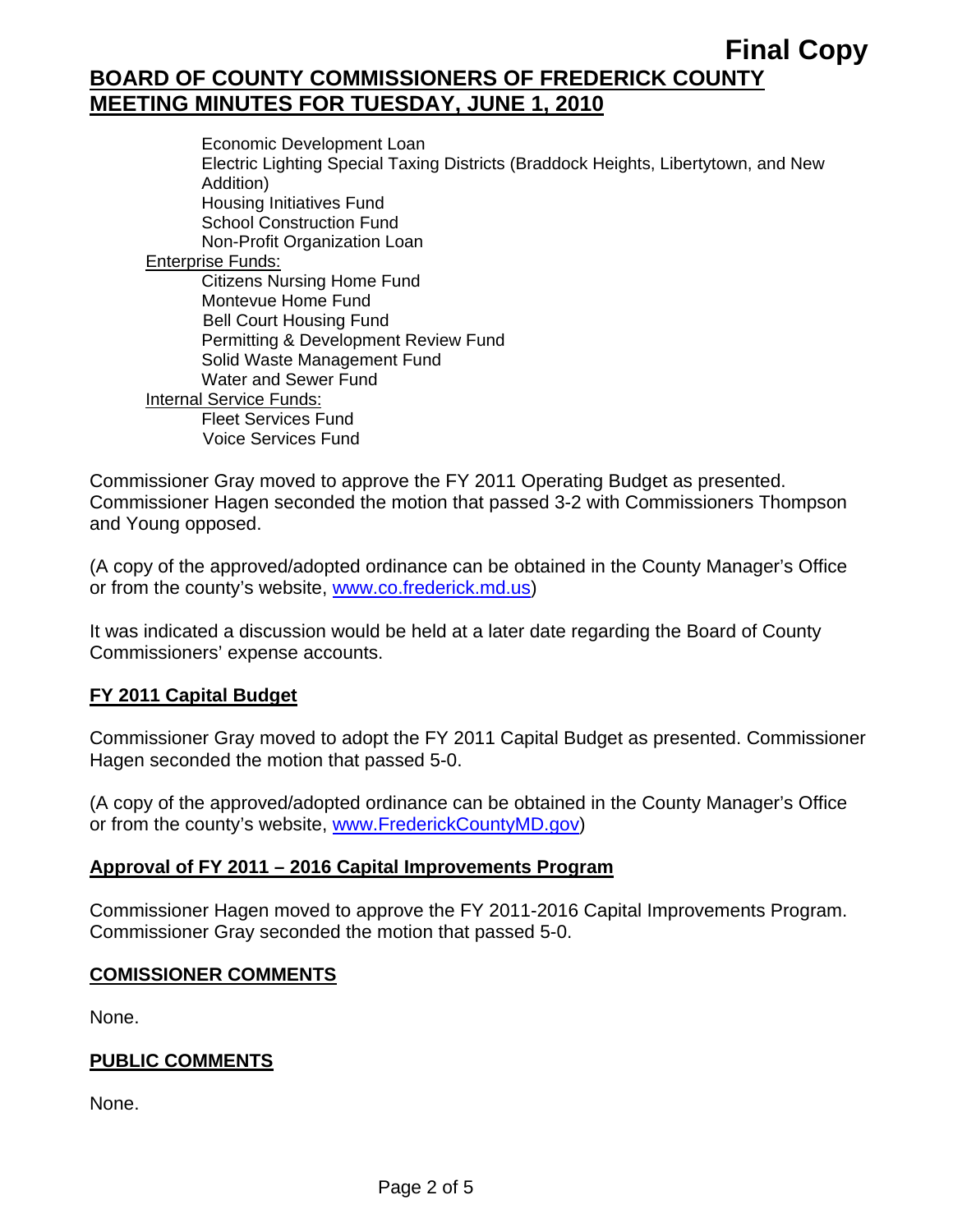## **QUESTIONS – PRESS**

None.

## **CLOSED SESSION**

Commissioner Hagen moved to go into closed session under the Maryland Annotated Code State Government Article § 10-508 (7) To consult with counsel to obtain legal advice on a legal matter; and (8) To consult with staff, consultants, or other individuals about pending or potential litigation. Commissioner Gray seconded the motion that passed 5-0.

## **ADJOURN**

The meeting adjourned at 9:15 a.m.

Patricia A. Morrow Recording Secretary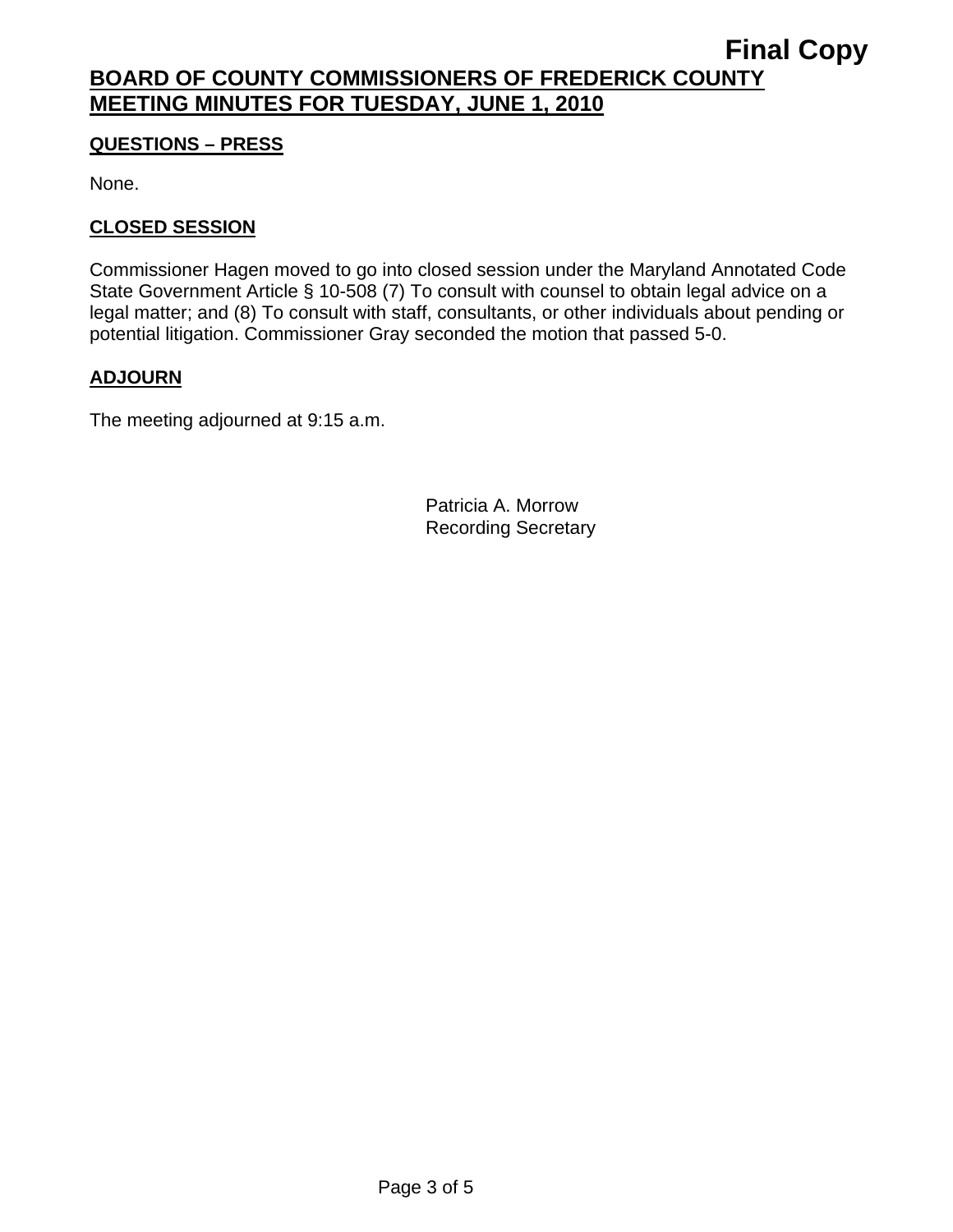### **FORM OF STATEMENT FOR CLOSING THE MEETING OF TUESDAY, JUNE 1, 2010**

## **STATUTORY AUTHORITY TO CLOSE SESSION**

### **State Government Article §10-508(a):**

(7) To consult with counsel to obtain legal advice on a legal matter; and (8) To consult with staff, consultants, or other individuals about pending or potential litigation.

### **Motion:**

Commissioner Hagen moved to go into closed session in accordance with Maryland Annotated Code State Government Article §10-508(a)(7) To consult with counsel to obtain legal advice on a legal matter; and (8) To consult with staff, consultants, or other individuals about pending or potential litigation. Commissioner Gray seconded the motion that passed 5- 0.

### **Time and Location:**

### 9:15 a.m. – Third Floor Meeting Room, Winchester Hall

### **Topic to be Discussed:**

 $\overline{a}$ 

To discuss with the County Attorney and other staff the possible resolution of a potential administrative proceeding.

> Patti Morrow Recording Secretary